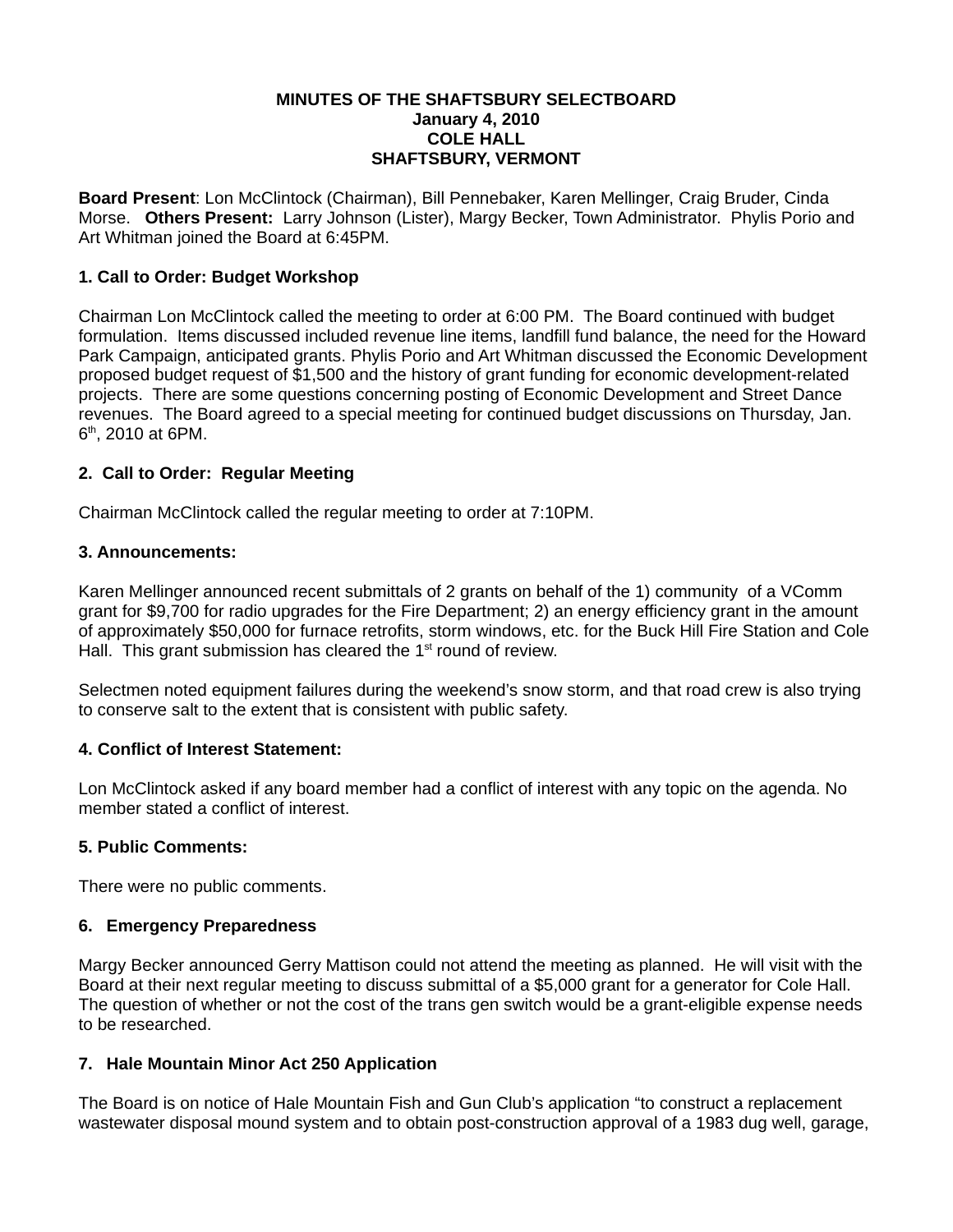and clay storage trailer" (Minor Application dated Dec. 21, 2009). After brief discussions the Board agreed it would not request a hearing.

# **8. BCRC Community Energy Mobilization Grant**

 The Bennington County Regional Commission is in receipt of funds to train local volunteers to perform installation of simple energy-saving devices in area homes. BCRC staff will be training local volunteers during January.

# **9. Transition in HRA/Flexible Spending Account Administration**

Margy Becker briefly described the transition from one HRA/FSA Plan Administrator (Future Planning Associates) to another (ChoiceCare Card) is underway. Employees will continue to submit paper claims until it is decided that a debit card approach would work for all. The Board discussed setting an annual cap on an employee's annual payroll deductions.

**Cinda Morse made the motion to set a per employee limit of \$1,200/year in pre-tax contributions to a flexible spending account. Karen Mellinger seconded. The motion carried unanimously. It was agreed that this annual limit will be effective immediately and will remain in effect until such time as a new limit is established.**

## **10. Warrants**

McDonald-Secor request for payment for **sidewalk construction** in the amount of \$66,042.72.

## **Cinda Morse made the motion to approve payment to McDonald Secor in the amount of \$66,042.72. Karen Mellinger seconded. The motion carried 5-0.**

Retirement Warrant #W23R in the amount of \$128.35.

## **Karen Mellinger made the motion to approve retirement warrant #W23R. The motion was seconded by Cinda Morse and carried 5-0.**

Payroll Warrant #PR26 in the amount of \$8,443.21.

## **Craig Bruder made the motion to approve payroll warrant #PR26. Bill Pennebaker seconded. The motion carried 5-0.**

Accounts Payable warrant #W24 in the amount of \$81,154.44, inclusive of invoices for salt (\$1340), transfer of audit reserve (\$3,000), sidewalk engineering services (\$1,226.35-ESPC, \$1313.28-GPI), gravel/winter sand expense (\$3848.29).

## **Karen Mellinger made the motion to approve accounts payable warrant #W24. Bill Pennebaker seconded. The motion carried unanimously.**

Correction to Community Appropriation Warrant from \$51,814 to \$50,864, a decrease of \$950.00. This reflects check void of \$950 to Taconic Community Grant, which was not funded by the voters for 2010 as in years past.

## **Cinda Morse made the motion to approve the adjustment to the Community Appropriation Warrant. Bill Pennebaker seconded. The motion carried unanimously.**